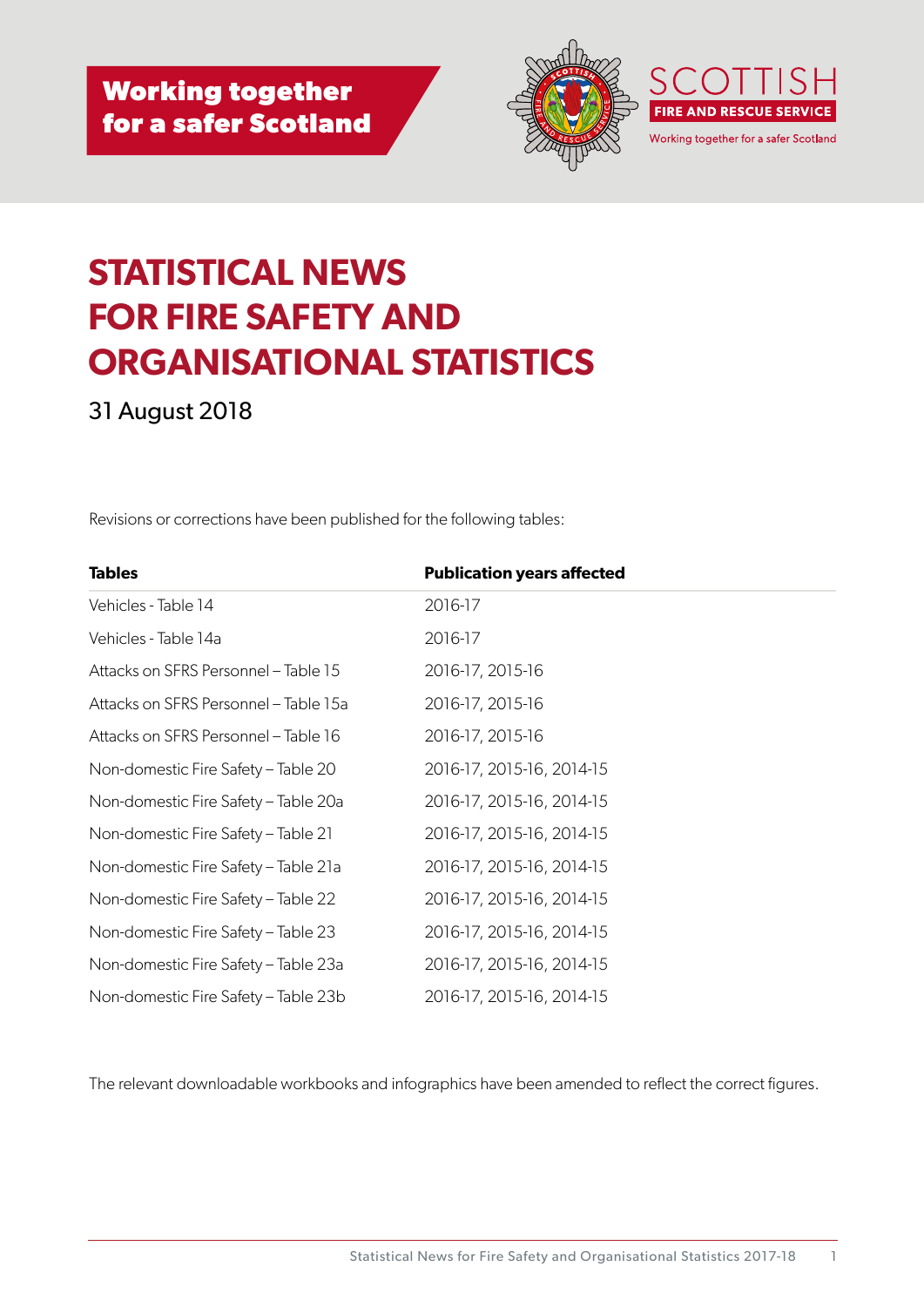### **Vehicles**

A small number of category and tabulation errors have led to incorrect values in each of the vehicle categories for 2016-17. The largest change affects Reserve Appliances where some non-appliances were included in error. The following tables have been amended:

Table 14: Number of SFRS vehicles by type Table 14a: Number of SFRS vehicles by type

#### Resilience

The counting of Resilience vehicles is an ongoing issue as the Fleet database tracks vehicles and equipment for the purpose of maintenance and tracking rather than logging operational use. It is therefore difficult to correctly match categories for these statistics. Effort has been made to mitigate this problem using Control Room data.

There were also misclassification of a number of vehicles. The following vehicle classes were counted as Resilience, the replacement category is on the right:

| Community Response Unit | $\sim$                   | Other Operational                  |
|-------------------------|--------------------------|------------------------------------|
| ND Demountable Pod      | $\overline{\phantom{a}}$ | Not Counted                        |
| Water Carrier           | $\sim$ 10 $\pm$          | Other Operational                  |
| Water Rescue Unit       | $\overline{\phantom{a}}$ | Vehicles Primarily for Rescue Work |
| Welfare Unit            | $\overline{\phantom{a}}$ | Non-Operational                    |
|                         |                          |                                    |

#### Boats

The SFRS Fleet Management System tracks boats differently to other vehicle types. They are either recorded as Plant Equipment or as Operational Equipment and so in the past were manually accounted for. Last year a small number of boats were missed in this process. From 2017-18 our updated Extraction, Transform and Load (ETL) procedure reduces the risk of this kind of error.

#### **Attacks on SFRS Personnel**

Small upward revisions to this series are to be expected as attacks on personnel may not be reported right away. The following tables are affected:

Table 15: Total number of SFRS personnel attacked at operational incidents Table 15b: Percentage of operational incidents where SFRS personnel were attacked Table 16: Percentage of incidents where SFRS personnel were attacked

The incorrect inclusion of a small number of database entries which are not statistically relevant to the 2016-17 dataset has required a slight correction. Procedural improvements mean errors of this kind are now unlikely. The following tables have been amended:

Table 15a: Total number of SFRS personnel attacked not at operational incidents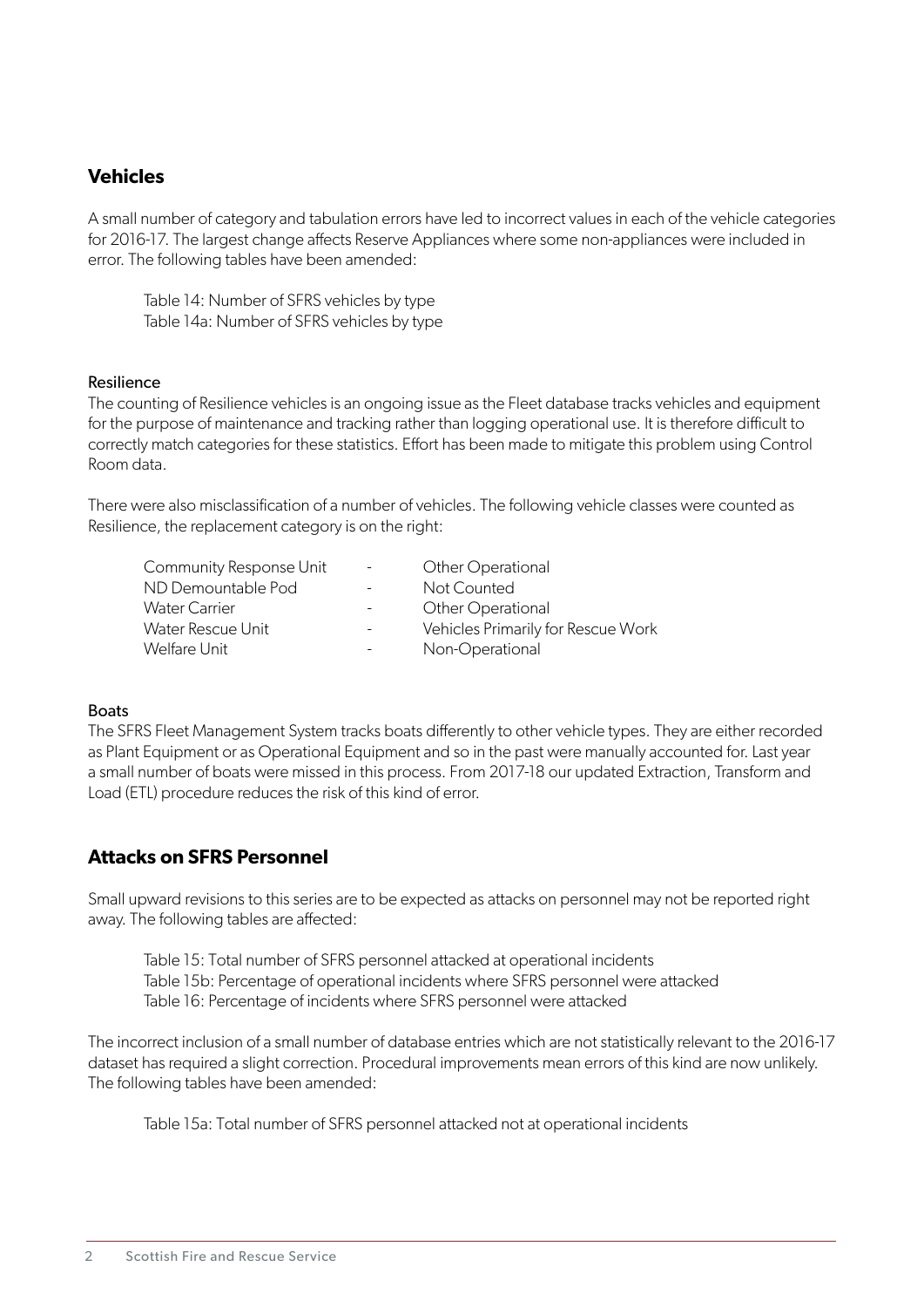### **Non-domestic Fire Safety**

#### **Hours**

Staff hours spent on audit workflows was miscounted in previous years due to a bug in the Prevention and Protection Enforcement database system which didn't correctly sum additional hours spent since the first report entry. These figures have now been corrected. This affects the following tables:

Table 21: Number of fire safety audits, enforcement and prohibition notices with average times Table 21a: Number of fire safety audits, enforcement and prohibition notices by premises type with average times

Table 22: Number and hours of Type A and B audits

#### Miscategorisation

A miscount primarily effecting Houses in Multiple Occupancy has occurred due to the incorrect categorisation of incidents within the dataset. This has been resolved through our quality assurance process and has now been corrected. This has a small effect on each of the non-domestic fire safety tables.

#### Notices validation

Additional quality assurance efforts undertaken by the Fire Safety and Enforcement team this year has improved the accuracy of the reporting of formal notices. The reporting of notices in the database system did not perfectly match the number of formal notices actually issued. There were cases where a material change in circumstance meant that issuing a notice as recommended through SFRS procedures was not required. There were also cases where the issuing of a prohibition notice followed the completion of an audit, yet due to the structure of the data these cases needed to be recorded as a specific visit for correct reporting. A small number of further exception cases were found. The published figures have now been updated for improved accuracy. Tables affected by this are:

Table 21: Number of fire safety audits, enforcement and prohibition notices with average times Table 21a: Number of fire safety audits, enforcement and prohibition notices by premises type with average times

Table 22: Number and hours of Type A and B audits